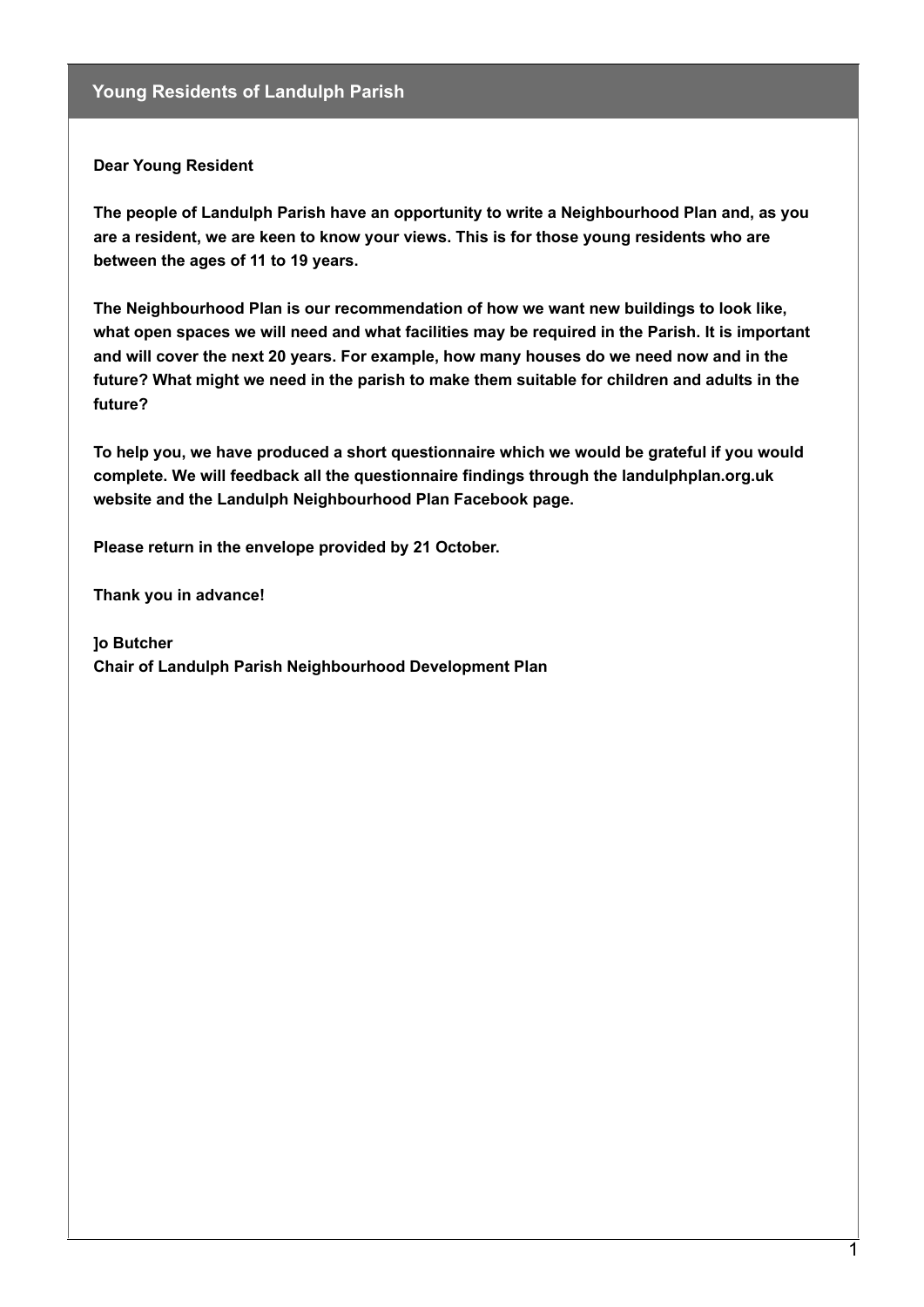| 1. What do you think Landulph, Cargreen and the rest of the Parish will look like when you are 25? |                                                                                         |    |
|----------------------------------------------------------------------------------------------------|-----------------------------------------------------------------------------------------|----|
| The same                                                                                           |                                                                                         |    |
| Bigger                                                                                             |                                                                                         |    |
|                                                                                                    |                                                                                         |    |
|                                                                                                    | 2. Do you think Landulph Primary School will still be here when you are 25?             |    |
| Yes                                                                                                |                                                                                         |    |
| $\mathsf{No}$                                                                                      |                                                                                         |    |
| If no, please explain why                                                                          |                                                                                         |    |
|                                                                                                    |                                                                                         |    |
|                                                                                                    | 3. If there are new houses where do you think they will be built?                       |    |
| Near to existing houses                                                                            |                                                                                         |    |
| All together, as an estate                                                                         |                                                                                         |    |
| Scattered through the parish                                                                       |                                                                                         |    |
|                                                                                                    | 4. How many new houses do you imagine will have been built here by the time you are 25? |    |
| None                                                                                               |                                                                                         |    |
| between 1 and 10                                                                                   |                                                                                         |    |
| between 10 and 30                                                                                  |                                                                                         |    |
| more than 30                                                                                       |                                                                                         |    |
|                                                                                                    | 5. If you don't think any new houses should be built here, why not?                     |    |
| it would spoil the countryside                                                                     |                                                                                         |    |
| no public transport                                                                                |                                                                                         |    |
| too far away from a town and facilities                                                            |                                                                                         |    |
| a lack of demand                                                                                   |                                                                                         |    |
| other - please say why                                                                             |                                                                                         |    |
| Other (please specify)                                                                             |                                                                                         |    |
|                                                                                                    |                                                                                         |    |
|                                                                                                    |                                                                                         |    |
| 6. If more houses are built who should they be for?                                                |                                                                                         |    |
|                                                                                                    | Yes                                                                                     | No |
| local people                                                                                       |                                                                                         |    |
| holiday homes                                                                                      |                                                                                         |    |
| anyone who wants to<br>live here                                                                   |                                                                                         |    |